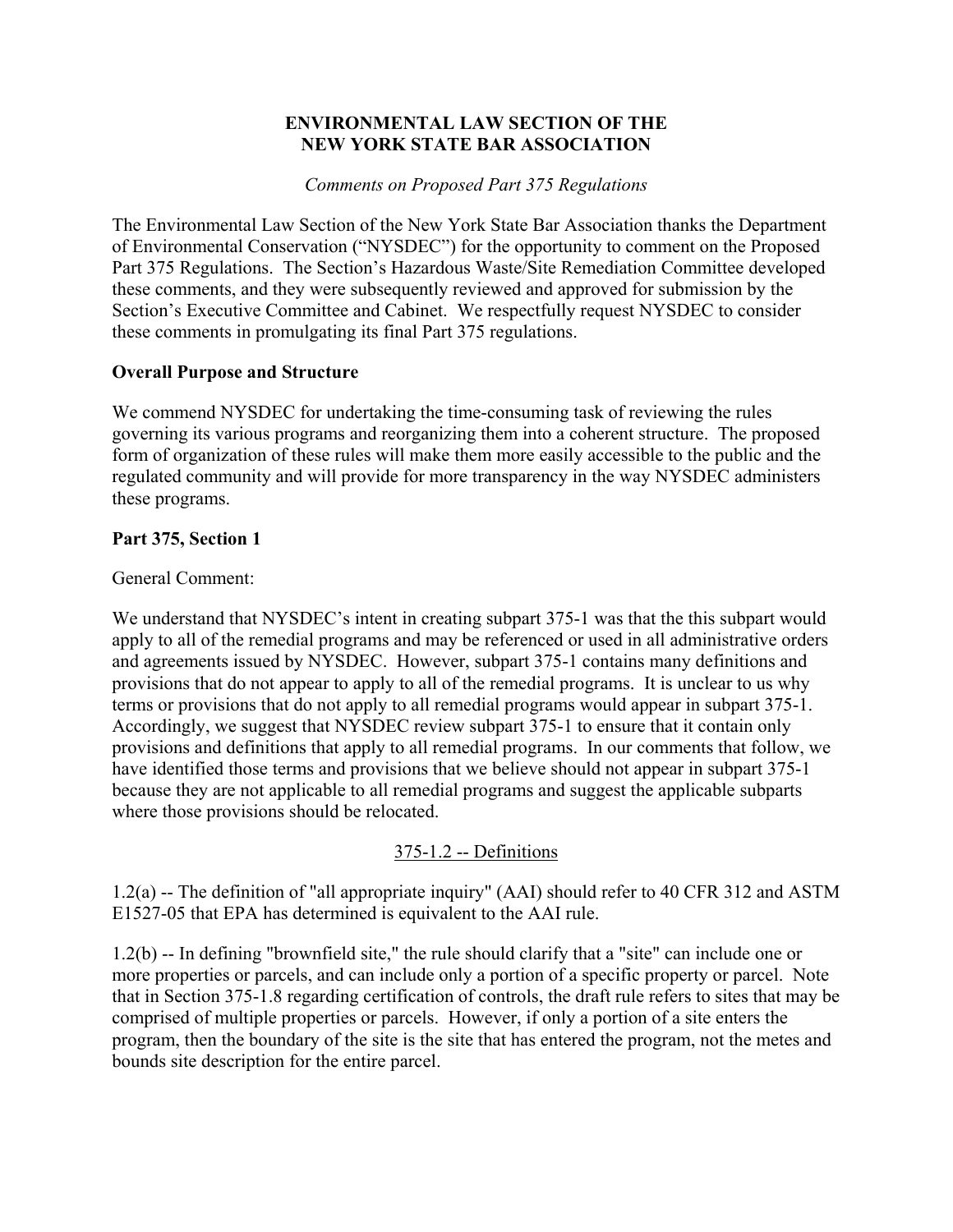1.2(g) -- The definition of "contaminant" includes petroleum. Since ECL 27-1301 does not apply to petroleum, it appears that this definition should not be included in the definitions of subpart 375-1. Alternatively, NYSDEC might consider using the definition of "contaminant" appearing in DER-10 (i.e., any discharged hazardous substance as defined pursuant to ECL 37- 0101, hazardous waste as defined pursuant to ECL 27-1301 or petroleum as defined in ECL 17- 1003 or section 172 of the Navigation Law).

In addition, the definition of "contaminant" includes "indoor air" even though there is no reference to indoor air in ECL 27-1301.

1.2(h) -- The definition of "contamination" does not include sediment, even though the definition of "environment" does. As a result, a significant threat to the environment can include contaminated sediment, even though the contamination to be addressed in the cleanup program does not include contaminated sediment. Moreover, this definition is not limited to "contamination" that poses a "significant threat". Likewise, this definition includes "indoor air", which is not applicable to ECL 27-1301. Because this definition does not apply to all of the remedial programs, we suggest that NYSDEC consider moving this definition to the subparts for the applicable remedial program.

1.2(l) -- The definition of "disposal" contains a reference to "contaminant". Either "contaminant" should be deleted or the definition of "disposal" should be removed from this subpart and placed in the subpart for the applicable remedial program. NYSDEC should consider using the definition of "disposal" appearing in DER-10.

1.2(o) -- The proposed definition of "emergency" refers to an imminent threat. Since there is case law defining what constitutes an "imminent and substantial endangerment", we recommend that this phrase be used in place of "emergency." In addition, we suggest that the reference to "contaminant" should be deleted since it would not apply to ECL 27-1301, and therefore should not appear in subpart 375-1 which is intended to apply to all remedial programs. Instead, NYSDEC may want to consider replacing that word with "hazardous waste or petroleum".

1.2(r) -- The definition of "environmental damage" should be revised to apply to releases or disposal of hazardous waste or petroleum in concentrations that exceeds applicable cleanup standards and causes injury or impairment to the environment. Note that the definition of "environmental damage" refers to "flora or fauna" while the definition of "environment" refers to "fish, wildlife, other biota". There is no need to refer to "flora or fauna" in the definition of "environmental damage" since "environment" is a defined term.

1.2(w) -- The definition of "grossly contaminated media" refers to "elevated contaminant vapor levels." Certain types of sampling equipment might not detect soil gas vapor, yet there could still be significant contamination in the soil or groundwater. The definition then goes on to state "or is otherwise readily detectable without laboratory analysis". Grossly contaminated media is likely to be identifiable by laboratory analysis and probably visually as well as olfactory. This definition is confusing. We recommend that this term be defined as the presence of hazardous waste or petroleum at concentrations above applicable cleanup standards that can be detected visually or by strong odors.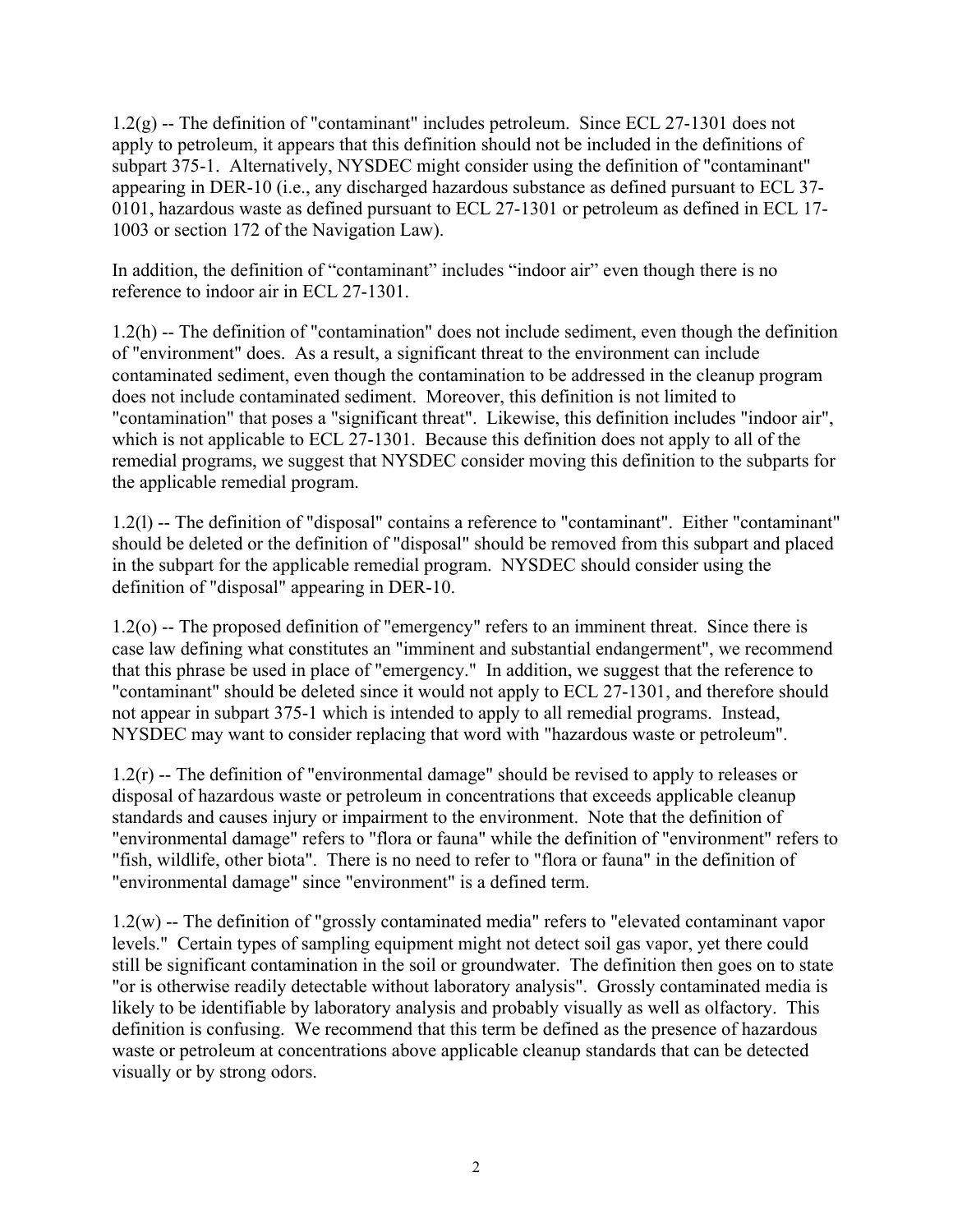1.2(y)(4) -- The definition of "hazardous waste" includes "petroleum." Since ECL 27-1301 does not apply to petroleum contamination, we suggest that subparagraph 4 should either be deleted or the entire definition moved to 375-2.

1.2(z) -- The definition of "historic fill material" should not be limited to non-indigenous material that is used to raise the topographic elevation of a site since such material is also used to fill in depressions and bring the area up to the grade of the rest of the property. In addition, the definition should not be linked to the origins of the non-indigenous material. Because fill material is not heavily regulated, many property owners will not be able to identify the source of the fill material that is brought to a site now, much less that was imported to a site 100 or more years ago. A property owner should not have the burden of establishing that the fill material came from a particular source but just show that the material does not consist of natural soils. In addition, while historic fill material consists, *inter alia,* of non-hazardous solid waste, it can also contain constituents that would cause the fill material to be regulated as hazardous under state law. From a policy standpoint, it is inherently unfair and arbitrary for NYSDEC to define historic fill material in a way that would disqualify the waste from the Brownfield Cleanup Program based upon the origin of the waste, yet require the property owner to incur the costs of managing the very same material as a hazardous waste. If the fill material qualifies as a hazardous waste, then the property is contaminated with a hazardous waste and should qualify as a brownfield site.

NYSDEC should also indicate how the Part 360 Beneficial Reuse Determination (BUD) rules might be used in remedial programs to allow re-use of on-site materials.

1.2(ab) -- This definition should refer to subdivision 375 1.2(ao), not (an).

1.2(ac) -- The definition of institutional controls should be amended to add the last two sentences of the definition in DER-10. NYSDEC should also consider adding the definition of "engineering controls" set forth in ECL 27-1401(11)

1.2(ad) -- The definition of "Interim Remedial Measure" includes a reference to "free product". This term is undefined. We suggest that NYSDEC use the definition contained in DER-10. This definition also refers to "without extensive investigation". It would be more accurate to refer to a "remedial investigation" or perhaps "during site characterization".

1.2(ai) -- The definition of petroleum should be removed from this subpart since it does not apply to ECL 27-1301. It should be located in subpart 3 and simply refer to the Navigation Law Section 172 as defined in DER-10.

1.2(ao) -- The definition of "remedial program" references "wastes and contaminated materials". To avoid confusion, NYSDEC should consider using defined terms such as "hazardous wastes or petroleum" where applicable.

1.2(ao)(5) -- The phrase "post-remediation management" should be changed to Operations, Maintenance and Monitoring" since is the terminology used in DER-10.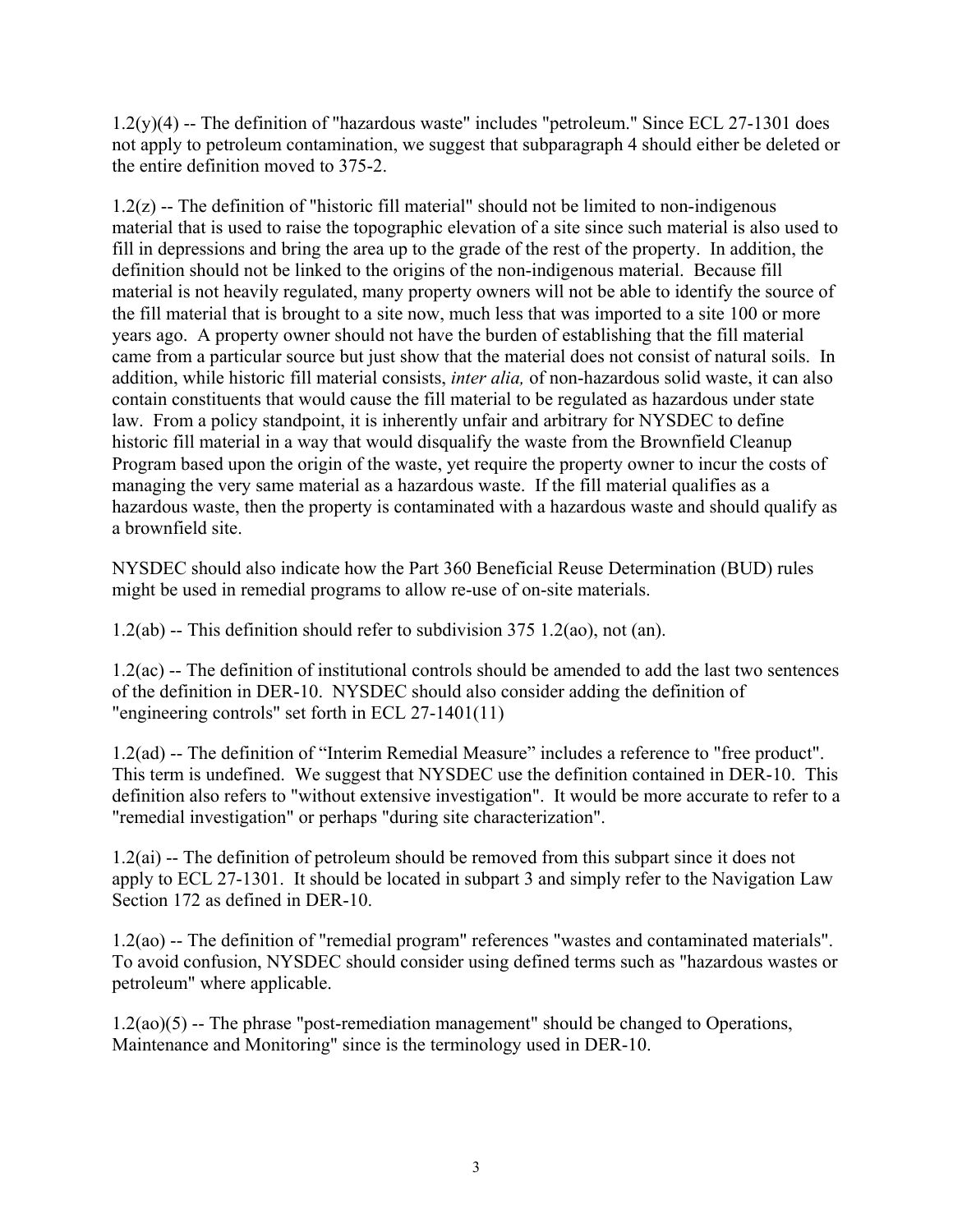1.2(ap) -- The definition of "Remedial Site" should include "or portion of such real property" in front of "constituting". It should also state that a remedial site may extend beyond the boundary of a particular parcel of real estate.

1.2(aq) -- The definition of "sediment" should refer to "organic matter" and not "particulate matter". To be consistent with NYSDEC guidance, it should exclude material found in enclosed sumps, sewers or piping systems not accessible to fish and wildlife, and that does not form any benthic or aquatic habitat for purposes of comparison to the NYSDEC Technical Guidance for Screening Contaminated Sediment.

1.2(at) -- The definition of "source area" or "source" refers to "area of concern", which is an undefined term. We suggest that the definition appearing in DER-10 be used.

This definition also refers to a "release of significant levels of contamination". This phase is ambiguous. We suggest a release of hazardous waste or petroleum that exceeds applicable SCGs.

Note that the definitions of "release" and "waste" have been deleted from Part 375. We recommend that they be added back.

We also suggest a definition of "remediation" that clarifies whether the use of sub-slab depressurization systems (SSDS) is considered remediation or mitigation. If NYSDEC considers SSDS to be mitigation, NYSDEC should explain how OM&M requirements would differ from those for remediation? See also our comments to Subpart 375-3 as to the need for clarifying how the need SSDS may impact the cleanup tracks.

## Part 375-1.5 -- Orders/Agreements/State Assistance Contracts

1.5(b)(1) -- We suggest that the term "emergency" be replaced with "imminent and substantial endangerment" since that phrase has a well-understood meaning that has been established by the courts. For situations not constituting such an imminent and substantial endangerment, we recommend that the original 15-day reporting requiring be retained.

Also note that NYSDEC appears to use "imminent" and "immediate" interchangeably. For the foregoing reasons, "imminent" should be used instead of "immediate".

1.5(b)(2) -- Dispute Resolution. This provision references a "designated individual" to resolve disputes, yet no such individual is specifically identified in current orders, agreements or SACs. Will designated dispute resolution or other individuals be identified in future agreements by name or title?

Section (ii) references a designated appeal individual. Section (iii) states that the decision by the designated appeal individual shall be the agency's final decision and defines the "designated individual" to "hear disputes" as the Director of the Environmental Remediation Division and designated appeal individual as the Assistant Director. The proposed language precludes a party from having its dispute heard before an administrative law judge. We believe that this is a denial of due process and is inconsistent with the state administrative procedures act (SAPA).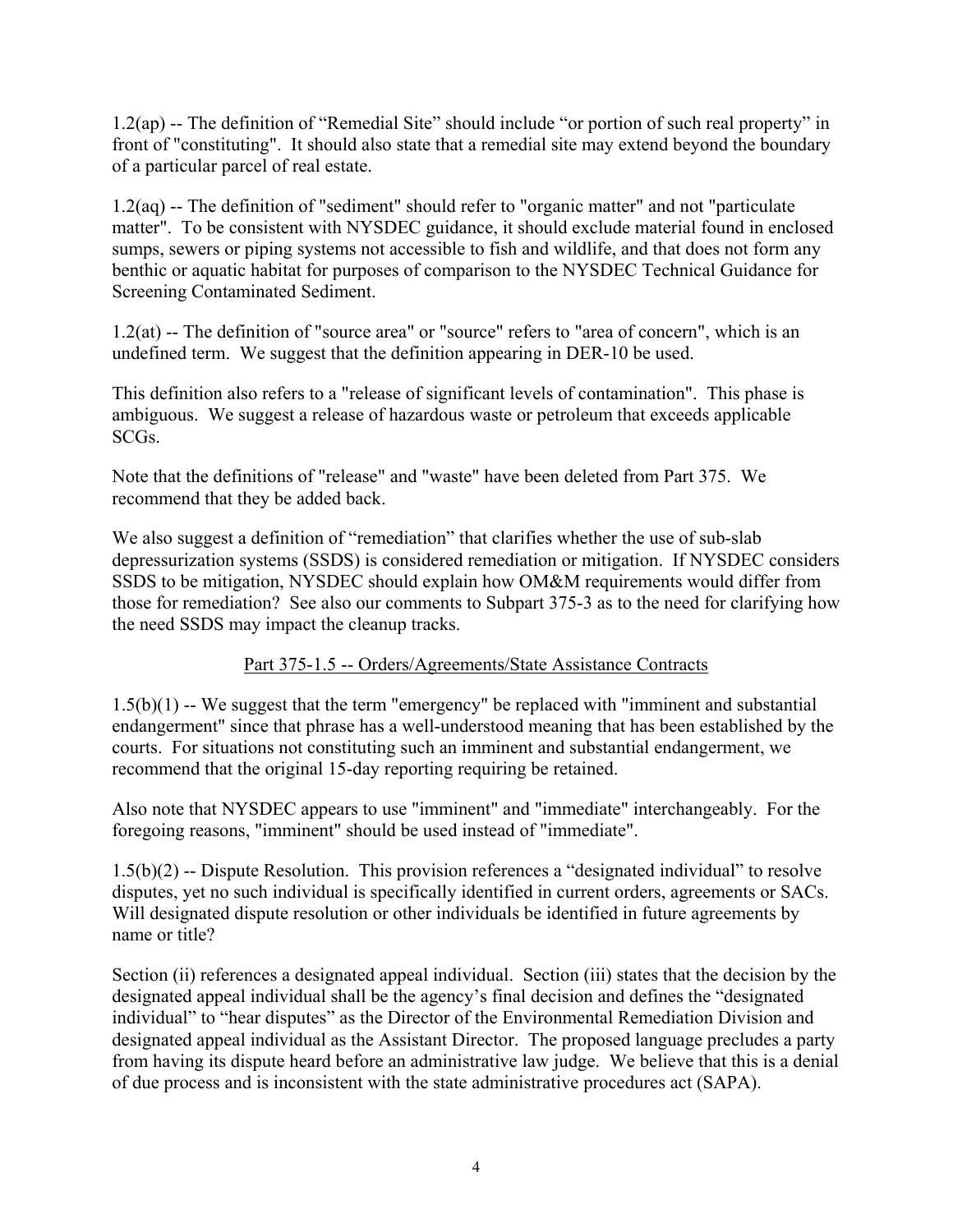NYSDEC should use the standard dispute resolution language that is used in administrative orders on consent and the Brownfield Cleanup Agreements (see XIV.B).

The reference to the right of a party to seek judicial review pursuant to article 78 that normally appears in orders on consent has been deleted. Since NYSDEC contemplates that this section will be the language used in its orders, the reference to judicial review should be retained.

1.5(b)(3) -- A party should be afforded the opportunity to request an extended payout period for payment of state costs.

1.5(b)(4) -- The definition of "force majeure" is vague when it refers to "or the like". This phrase should be deleted and replaced with "failure to act or delay by a government agency, or any other fact or circumstance beyond the reasonable control" of the remedial party. Moreover, the remedial party should have the right to invoke dispute resolution with respect to a determination by NYSDEC that an event or circumstance did not constitute Force Majeure.

## Part 375-1.6 -- Work Plans and Reports

 $1.6(a)(1)(ii)$  – We recommend that NYSDEC not continue to use guidance documents to govern important issues in the remedial action process. *See*, *e.g.*, *Heimbach v. Williams*, 136 Misc.2d 1, 517 N.Y.S.2d 393 (Sup. Ct. Albany Co. 1987) (questioning validity of NYSDEC policy that had not been adopted pursuant to formal rulemaking). The final promulgated Part 375 should encompass all of the requirements with which parties have to comply for remediating sites. At the very least, NYSDEC should identify the specific guidance documents it intends to use. Please also see our discussion on this issue in our comments to subpart 375-3.

1.6(c)(6) -- NYSDEC should issue a certificate of completion or other final decision document upon approval of the final engineering report. We also suggest that NYSDEC include a time frame for issuing these decision documents.

1.6(d) -- This section should be amended to provide time frames for NYSDEC decision-making. Time frames for rendering decisions will expedite the remediation process, reduce the costs of remediation and accelerate the return of contaminated properties to productive reuse. Time frames can also serve as productivity measures for NYSDEC and its employees.

## Part 375-1.8 -- Remedial Program

1.8(a) -- This provision states that all remedial programs addressed in Part 375 "shall address...source removal..." Source removal is not, but should be, a defined term.

1.8(b) -- This section requires that all bulk storage tanks and vessels be addressed regardless of the authority under which the site is being remediated. ECL 27-1301 does not address petroleum spills or releases from chemical bulk storage facilities. Accordingly, the requirements in this subsection should be moved to the applicable parts of 6 NYCRR.

1.8(b)(1) -- This section requiring registering of all petroleum storage tanks appears to go beyond the requirements of the Petroleum Bulk Storage Act, which is limited to facilities storing 1100 or more gallons of petroleum.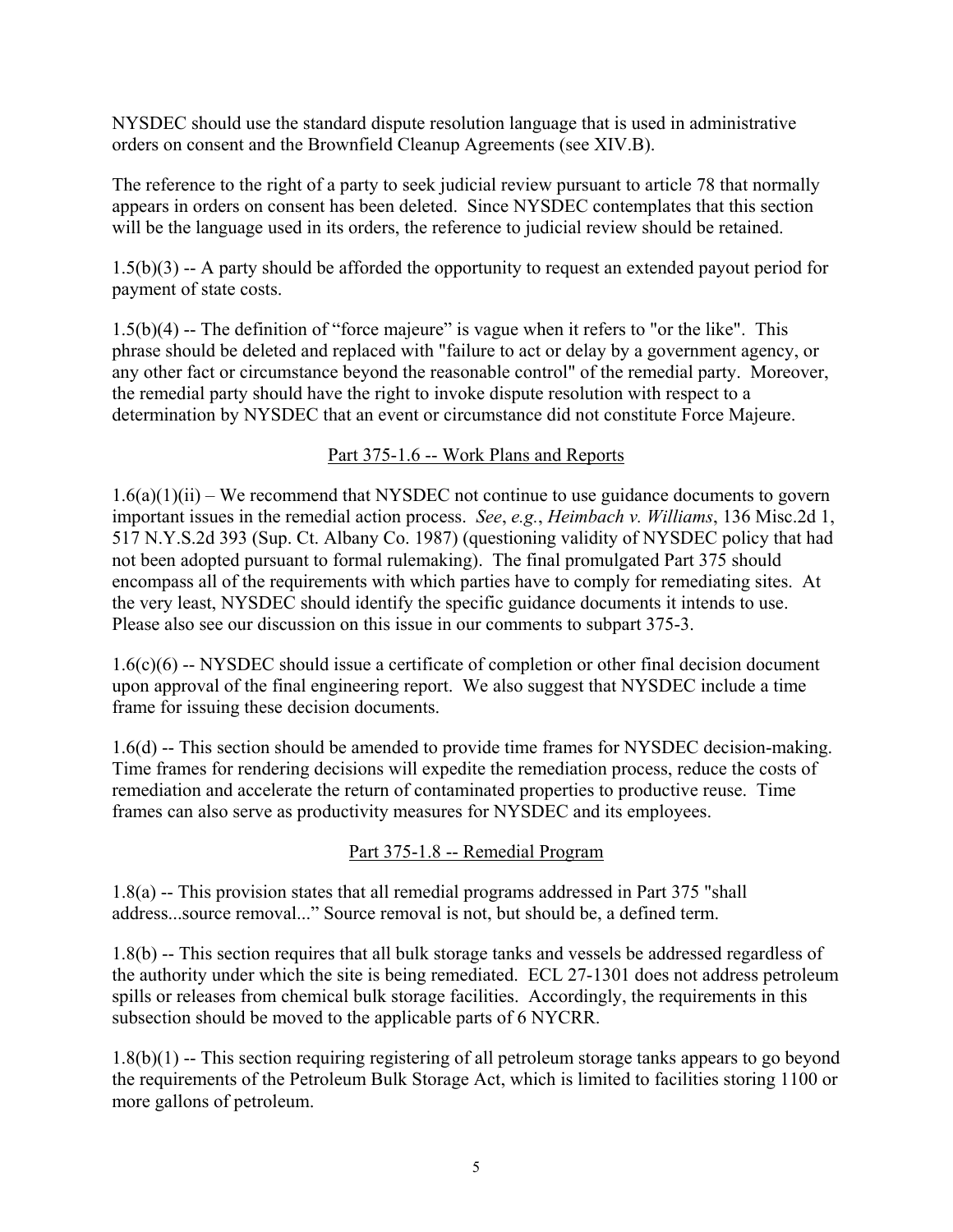1.8(b)(3) -- This section should be amended to provide that it does not apply to tanks that were taken out of service or closed prior to the promulgation of 613.9 or 598.10.

1.8(c) -- The hierarchy set forth in this subsection appears to be inconsistent with that of ECL 27- 1301 and may not be consistent with the NCP.

 $1.8(c)(3)$  -- This section applies to "the elimination of volatilization into buildings". This is a new, undefined term. Moreover, the only limitation on this requirement is feasibility. Action should not be required for volatilization that results in indoor air concentrations below target concentrations.

1.8(d) -- Since volunteers in the BCP are not required to address off-site contaminated groundwater, we suggest that NYSDEC add "as applicable" after the reference to ECL 15-3109.

1.8(d)(2) -- This section should be amended to clarify that plume stabilization does not pertain to soil gas or vapor intrusion into buildings but simply obtaining hydrologic control over contaminated groundwater.

 $1.8(d)(3)$  -- This section may not necessarily apply to the BCP. We suggest that NYSDEC review this section to clarify its applicability to the various remedial programs.

1.8(f) -- In most remedial programs, the responsible party proposes a remedy and NYSDEC approves the remedy. This section should be revised so that the word "selected" is replaced with "approved".

 $1.8(f)(9)(ii)(b)$  -- This section states that if cleanup is not consistent with current zoning (e.g., cleanup to a non-residential standard when zoning permits residential use), NYSDEC will not issue a certificate of completion until the zoning change has occurred. There is no apparent reason why, if the cleanup is more stringent than the zoning would otherwise require, NYSDEC should not issue the COC. As written, this provision may add unnecessary delays to a volunteer's ability to obtain the liability protections and other benefits of a certificate of completion despite its compliance with NYSDEC regulations. In addition, COCs often influence financing, insurance, and general marketability.

1.8(g) -- We applaud NYSDEC's recognition that different types of residential use (e.g., highrise vs. single family) and recreational use result in different exposure patterns and therefore justify different target cleanup levels. Nonetheless, we note that, irrespective of the intended use, the actual use of a recreational area (active vs. passive) may in some circumstances be difficult to predict and enforce.

In stating, "the use of the site shall be either for unrestricted or restricted use," the draft rule appears to exclude the opportunity for multiple tracks to be used at a brownfield site. In line with the applicability of operable units on brownfield sites, this provision should clarify the ability of an applicant to implement multiple tracks at a brownfield site.

1.8(h) -- NYSDEC should propose criteria for when it intends to require financial assurances for institutional or engineering controls and how the amount of the financial assurance will be calculated.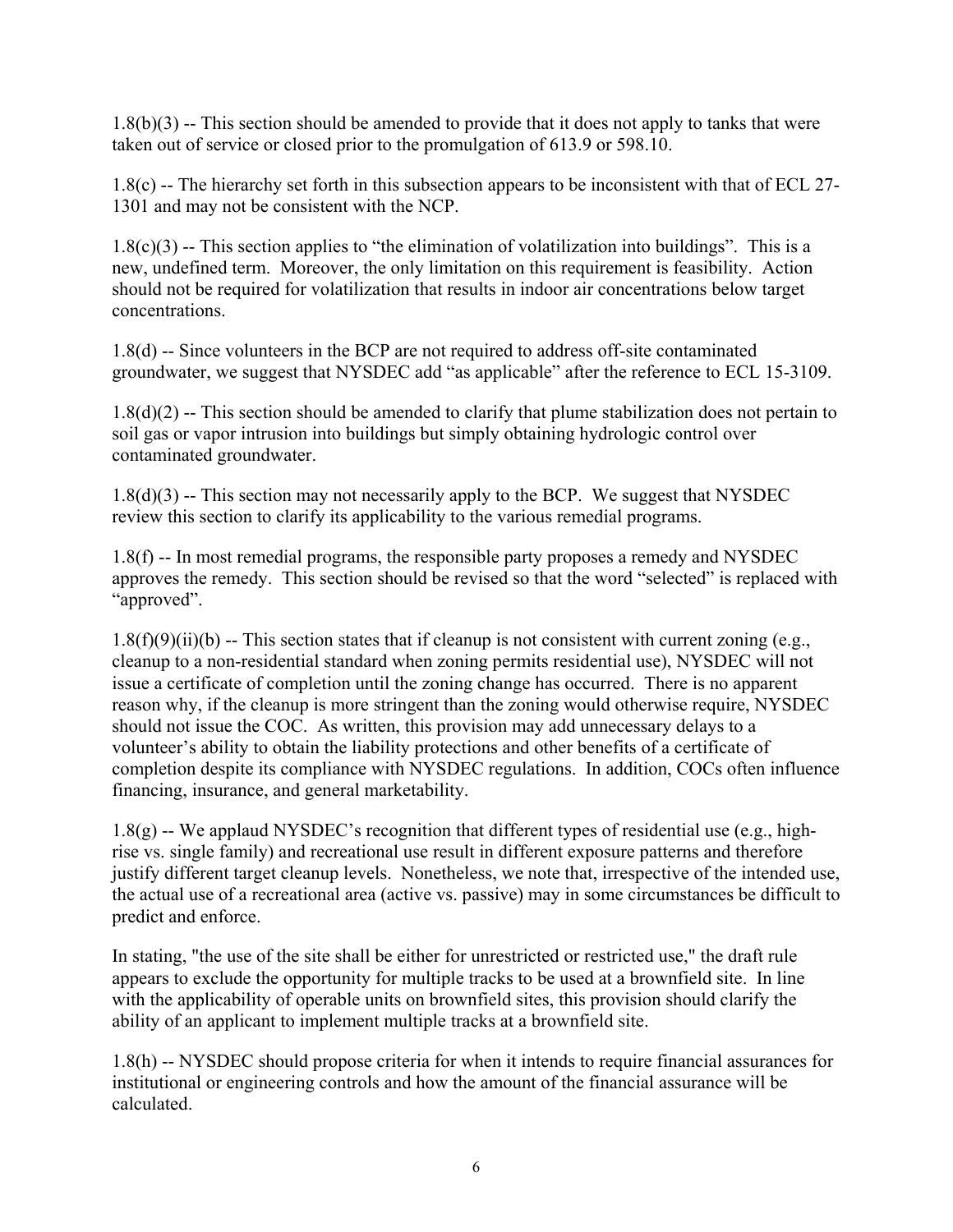#### Section 375-1.9 -- Certificate of Completion

1.9 -- As a general comment, it appears that the issuance of COCs is limited to 27-1401. We suggest that NYSDEC explain its basis of its authority to issue COCs under the other remedial programs. It might be more appropriate to refer to no further action decision documents and then refer to the particular document within the appropriate subpart.

 $1.9(e)(1)(v)$  – We believe that modification or revocation of a COC for good cause should only be used in extremely egregious situations since NYSDEC has the ample authority to reopen COCs under a variety of circumstances. We recommend that NYSDEC consider limiting the use of its COC revocation authority to situations of intentional or willful violation of the terms of the COC, where the party has filed for bankruptcy and does not have adequate resources to maintain any ongoing institutional or engineering controls, or NYSDEC has determined that the party does not have the financial resources to comply with the requirements of the COC.

#### Section 375-1.10 -- Citizen Participation

1.10(a) -- This section states that all remedial plans shall include citizen participation plans that include "public notice with a prescribed comment period at select milestones, with meetings and informational sessions." This seems to be an open-ended requirement for citizen participation. Instead, we suggest that NYSDEC consider simply referencing the specific requirements for citizen participation set forth in subparts 375-2 and 375-3.

1.10(f) -- Since IRMs are short-term actions designed to address more immediate risks posed by contamination, it does not always make sense to require full-fledged citizen participation for such actions since the permanent remedy will be subject to citizen participation. Nonetheless, NYSDEC should not short-change public participation by use of IRMs. At the very least, NYSDEC should have discretion to waive full-fledged citizen participation for time-critical IRMs. There may also be circumstances where fact sheets could be appropriate for time critical IRMs where NYSDEC determines that this would not unduly delay implementation of the IRM.

#### Section 375-1.11 -- Miscellaneous

1.11(c) -- This section, which provides that NYSDEC can require financial assurances for ICs/ECs, should clarify the circumstances when NYSDEC intends to impose such a requirement. NYSDEC should track the financial assurance mechanisms allowed for RCRA. In addition, NYSDEC should provide guidelines on how to calculate the amount of the financial assurance. NYSDEC should also consider clarifying that the financial assurance amount should be for maintaining the controls and not the cost to remediate the impacts of the failure of such controls. We believe that the Legislature did not intend to create a RCRA corrective action financial assurance, just a mechanism to make sure that the IC/ECs are maintained. Any remediation required by the failure of an IC/EC could be addressed through a reopener.

1.11(d) -- The nature of transactions oftentimes does not allow for written notice 60 days prior to a change in ownership. This provision may result in the submission of numerous and potentially unnecessary and confusing notices to NYSDEC, particularly if a pending transaction does not close. We suggest that the change in use requirement resulting only from a change in ownership require written notice within 60 days of the change.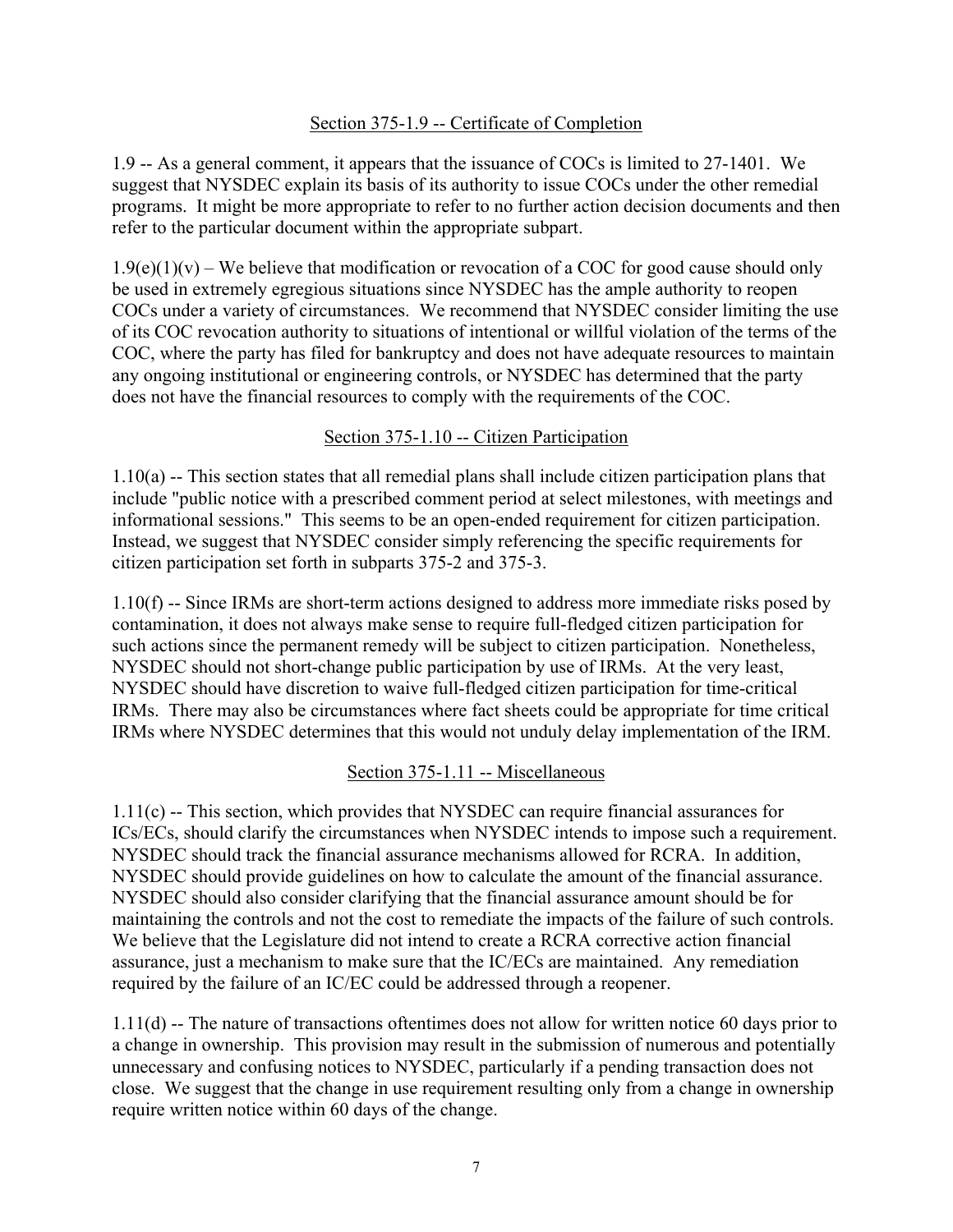# Part 375-1.12 -- Permits

1.12(c) -- NYSDEC is proposing that state or local permits may be waived if the permit would substantially delay the project or present a hardship. We believe that NYSDEC may not have the statutory authority for this provision, and it may unduly infringe on the prerogatives of local jurisdictions. We suggest that NYSDEC clarify the basis of its authority to waive local permitting requirements.

1.12(e) – It is unclear why provisions of the PBSA and CBSA are included in Part 375, and we suggest NYSDEC clarify why these provisions are relevant to the Part 375 remedial programs. This section proposes to regulate all tanks regardless of size or contents and regardless if they were properly closed in accordance with the requirements in effect prior to the promulgation of 612-614 and 596-599. We believe that NYSDEC does not have the authority to require a new owner who does not use an old tank on property that was closed in accordance with the requirements of the time to register or close the tank since the new owner would not be an owner or operator of that tank.

## **Part 375, Section 2**

# Part 375-2.2 -- Definitions

2.2(b) -- The definition of contaminant should be deleted from this subpart. Changing the definition to fit this subpart can only lead to confusion and is unnecessary. ECL 27-1301 applies only to hazardous wastes (which now includes hazardous substances).

2.2(c) -- Same comment as above. Furthermore, the list of media in which contamination can occur should be broadened to include "sediment."

2.2(d) -- The definition of "cost" should include only "reasonable expenses" for the listed items.

## Part 375-2.3 -- Municipal Eligibility for State Assistance

2.3(a) -- Because of the existence of subpart 4, this subsection can be confusing. We suggest that NYSDEC explain that subsections 3 and 4 are intended to apply to the 1986 EQBA and not ECL 56-0101.

 $2.3(e)$  -- Eligible costs should be those that are incurred consistent with the NCP. We suggest that NYSDEC consider adding language that compliance with the requirements of the program shall carry a presumption that the costs were incurred in compliance with the NCP.

2.3(f) -- Ineligible costs should be those that are incurred not consistent with the NCP.

## Part 375-2.5 -- Orders and State Assistance Contracts

 $2.5(a)(3)(i)$  – We believe that parties carrying out remedial obligations under the 1986 EQBA are not required to indemnify the state. These provisions are based on ECL 27-1409.4, applicable only to the Environmental Restoration Program. If NYSDEC is going to track the requirements of the ERP, subsections 3-5 should be deleted and addressed by subpart 375-4.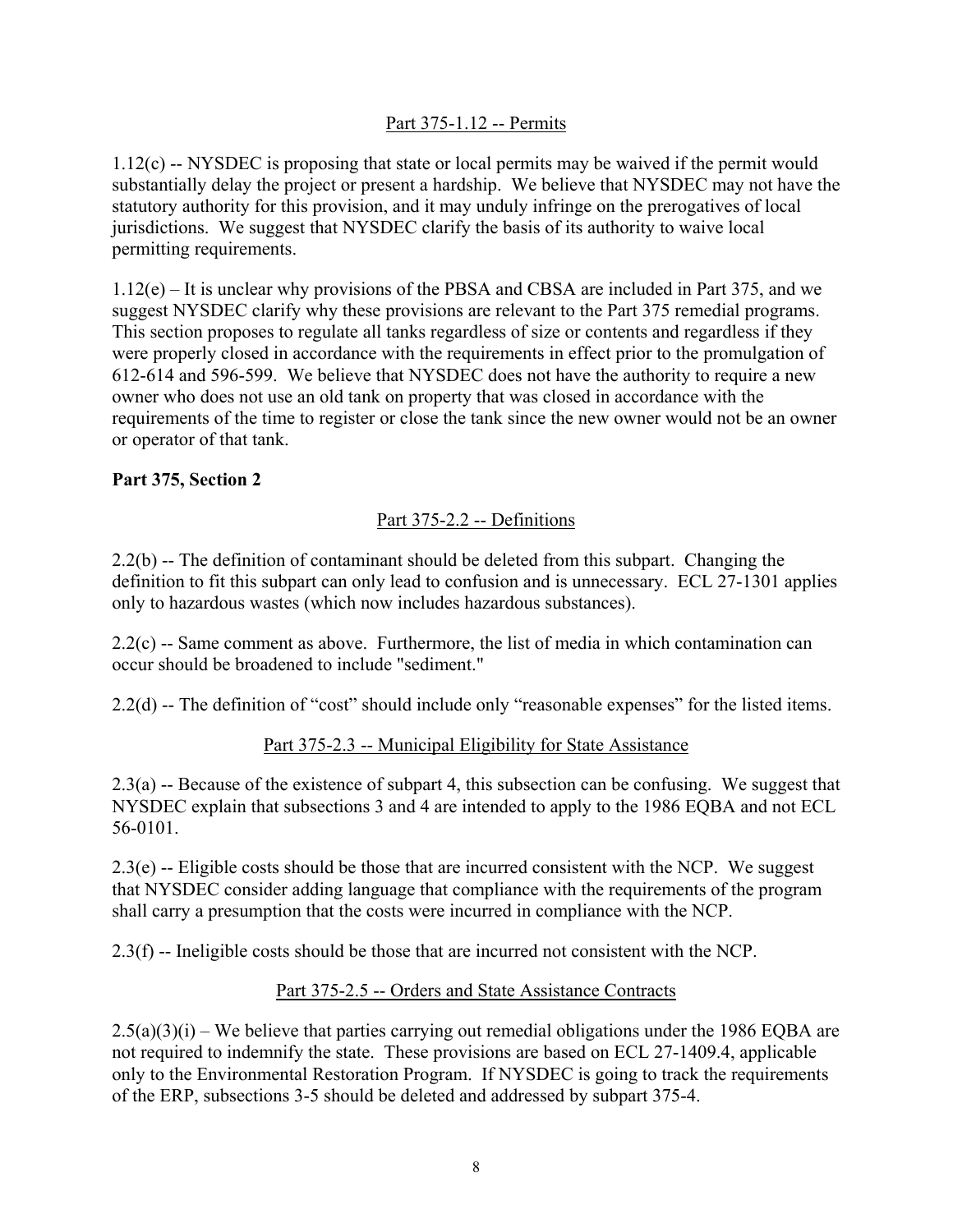## Part 375-2.7 -- Significant Threat and Registry Determinations

 $2.7(a)(3)(vii)$  –Since the term "contaminants" is applicable only to Title 14, we suggest NYSDEC replace this term with "hazardous wastes".

 $2.7(a)(3)(x)$  -- The phrase "areas of critical environmental concern" is undefined. DER-10 refers to "Significant Habitat". We suggest NYSDEC use a defined term to eliminate ambiguity and vagueness.

2.7(b) -- NYSDEC eliminated the reference to "inconsequential amount" of hazardous wastes. We suggest NYSDEC consider restoring this term or clarifying the significance of its omission.

2.7(b)(8)(i) -- Disregarding cleanups that have been done prior to site classification is not only arbitrary and capricious but is also inconsistent with the NCP. By way of contrast, EPA will take into account remedial actions implemented after a Preliminary Assessment/Site Inspection has been performed but before the HRS is calculated.

2.7(e)(4) -- NYSDEC should delete "or areas or structures" after the word "site". Parties should be able to delist portions of properties as they are remediated. This section should also be revised to clarify that a site may be delisted once OM&M is approved and implemented. This section should also address how a change in use may affect a previous delisting decision.

 $2.7(f)(2)(i)$  -- This sentence should be amended to allow a portion of a site to be delisted.

 $2.7(f)(2)(iii)$  -- This sentence should refer to change of use.

2.7(f)(5)(b) -- What does "a significant degree of public interest exists" mean? NYSDEC deleted references to the Part 624 administrative procedures. Will NYSDEC be implementing a Part 375-2 process for adjudicating delisting disputes?

#### Section 375-2.8 -- Remedial Program

2.8(a) -- The draft rule states that the goal of Title 13 remedial programs is "to restore that site to pre-disposal conditions, to the extent feasible." We wish to point out that the existing regulatory language indicates that that this goal only applies "where authorized by law." We suggest that NYSDEC restore the original language or clarify the meaning of this change.

## Section 375-2.9 -- Certificate of Completion

2.9(a) -- This section states that the liability relief is limited to NYSDEC. Liability relief under ECL 27-1301 should apply to the State of New York and not just NYSDEC.

2.9(b) -- While a document clarifying the completion of a remedial project is advisable, it is unclear that NYSDEC has the statutory authority under Title 13 for NYSDEC to issue a COC. NYSDEC should consider clarifying its authority to issue COCs.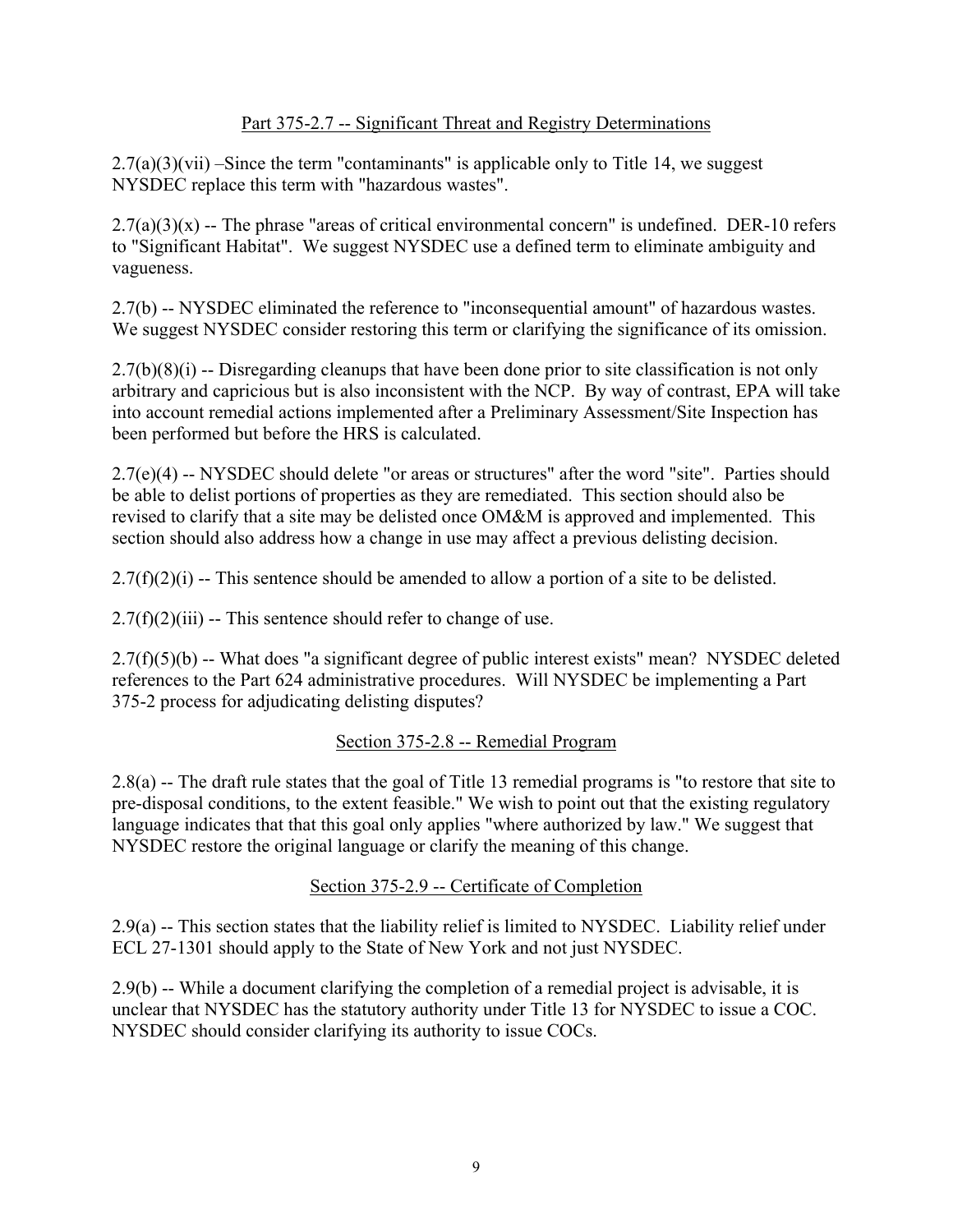#### Section 375-2.10 -- Citizen Participation

2.10(f) -- For the reasons set forth in our comment to Part 1-10(f), NYSDEC should have the discretion to dispense with full public participation for IRMs where appropriate, depending on the exigencies of the situation.

#### **Section 3 – Brownfield Cleanup Program**

General Comment: Under general administrative law principles, statutory language that does not require further interpretation of key words, phrases or concepts, cannot be changed by subsequent regulation. Therefore, during the regulatory revision process, we strongly suggest that NYSDEC remove any language that would create potential inconsistencies between the underlying statutes and the regulation (e.g., the difference between the definition of "brownfield site" as set forth in the statute and as proposed in the regulations).

#### Section 375-3.2 -- Definitions

3.2(f) -- This provision adds a new term, "requestor", which is defined as an applicant prior to eligibility determination. This new term does nothing to clarify—and may in fact add confusion to—the administration of the program.

#### Section 375-3.3 -- Eligibility

The eligibility criteria in proposed subsection 375-3.3(a) further confuse NYSDEC's already opaque practices for granting entry into the program. Reasonably enough, subsections 375- 3.3(a)(1) and (2) closely follow the statutory definition of "brownfield" (with the addition of a "reasonable basis to believe" criterion for sites at which contamination is unconfirmed). However, NYSDEC has informed the public in its "roll out" presentations that it intends to follow its March 9, 2005 eligibility guidance, which adds an array of technical, commercial and economic factors not included in the statute. See the Environmental Law Section's November 19, 2004 Comments on Proposed Site Eligibility Revisions to the Draft New York State Brownfield Cleanup Program (BCP) Guide ("Eligibility Comments"). In addition, proposed subsection 775-3.3(d) would allow NYSDEC to deny entry to a "brownfield" site for public interest considerations other than those set forth in ECL 27-1407.8 [sic; should be ECL 27-1407.9].

These proposed changes add new layers of uncertainty to the voluntary cleanup process, which the Brownfield Cleanup Act was designed to eliminate. Site owners and developers will be reluctant to commit significant upfront time and money to preparing applications if they do not have a clear understanding of their prospects for admittance.

Particularly troublesome is the still-undefined "public interest" criterion. NYSDEC previously proposed to include many of the criteria in the current BCP Program Guide under the heading of "public interest." This Section commented that doing so was inappropriate, considering the proposed factors had nothing to do with the very specific list of "public interest" criteria set forth in the statute, all of which focus on the applicant's identity or prior bad acts. In response, NYSDEC relocated many of these criteria into its interpretation of the "brownfield" definition.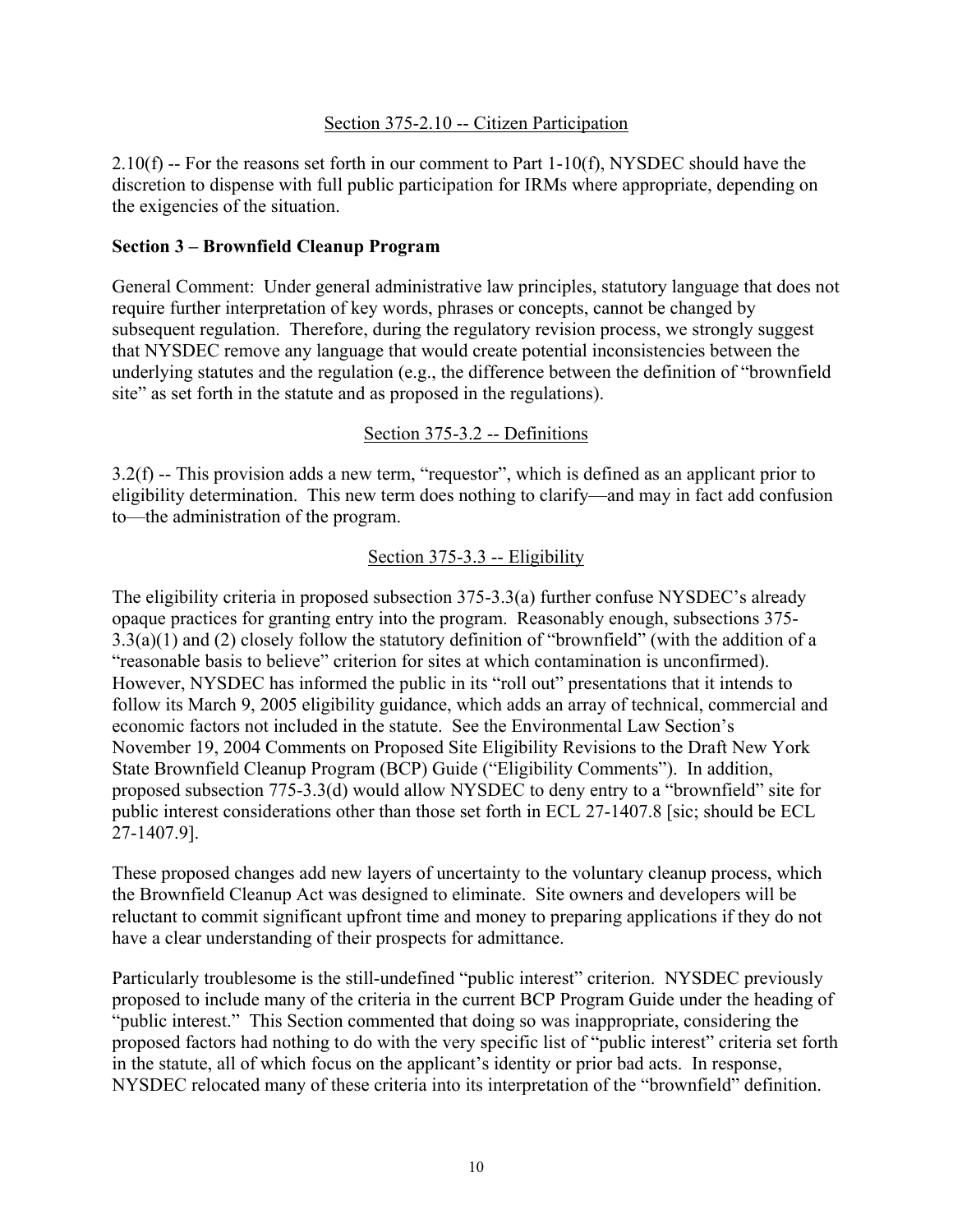It is now unclear what "public interest" considerations NYSDEC will use. Is this provision intended to cover the commercial and economic considerations in the BCP program guide? Or is it intended to address something else? If something else, NYSDEC should explain what it is, and should be guided by the legislature's narrow definition of "public interest." Otherwise, the regulation will invite ad hoc and inconsistent determinations, which will undermine faith in NYSDEC and the Brownfield Program.

Also unclear is how NYSDEC intends to apply its current guidelines regarding the definition of a brownfield for purposes of determining site eligibility. NYSDEC has not subjected—and apparently does not intend to subject—its eligibility criteria to rulemaking. NYSDEC's decision in this regard is not only inconsistent with SAPA; it also deprives NYSDEC of an opportunity to clarify—and for the public to understand—how it will apply these criteria to sites on a goingforward basis.

We recommend that NYSDEC incorporate some or all of its guidance document principles into these regulations or develop a separate "complicating the development" criterion to create transparency on site eligibility determinations.

NYSDEC's view that it can determine that only a portion of a site meets eligibility requirements is consistent with existing practice; however, it creates several complicating factors with respect to the issuance of COCs and their benefits. If a site is bifurcated, how does it impact liability protection (what happens to the rest of the site?) and tax credits (how can tax credits be apportioned if a development straddles the border of an eligible portion of a site?)? NYSDEC should attempt to provide clarification on these issues.

Limiting eligibility to a site that is the source of contamination [Section  $3.3(a)(2)(iii)$ ] has no basis in the statute and is inconsistent with NYSDEC's goal of reducing sprawl and loss of open space, improving and protecting natural resources and the environment, and enhancing the health, safety and welfare of the people of the state as set forth in the declaration of policy of the enacting statute. The source of the contamination impacting a site is important; however it does not alleviate the complications associated with redeveloping such a site.

 $3.3(a)(2)(iii)$  -- Requiring source area identification prior to the application stage is inconsistent with the brownfield site definition. A brownfield, as defined by statue is, "any real property, the redevelopment or reuse of which *may be* complicated by the presence or *potential presence* of a hazardous waste, petroleum, pollutant, or contaminant." The statute requires source areas be remediated, not identified upon application.

If only source areas are deemed eligible, what is "off-site"? NYSDEC should not limit eligibility to small portions of a site and simultaneously require applicants to investigate beyond their property boundaries to determine if off-site contamination is impacting portions of the property that are not in the program.

If NYSDEC excludes portions of a defined parcel, then the boundary investigation requirements should be limited to the extent of the smaller brownfield site, not the parcel's complete metes and bounds description. NYSDEC should provide, in writing, an explanation of why it believes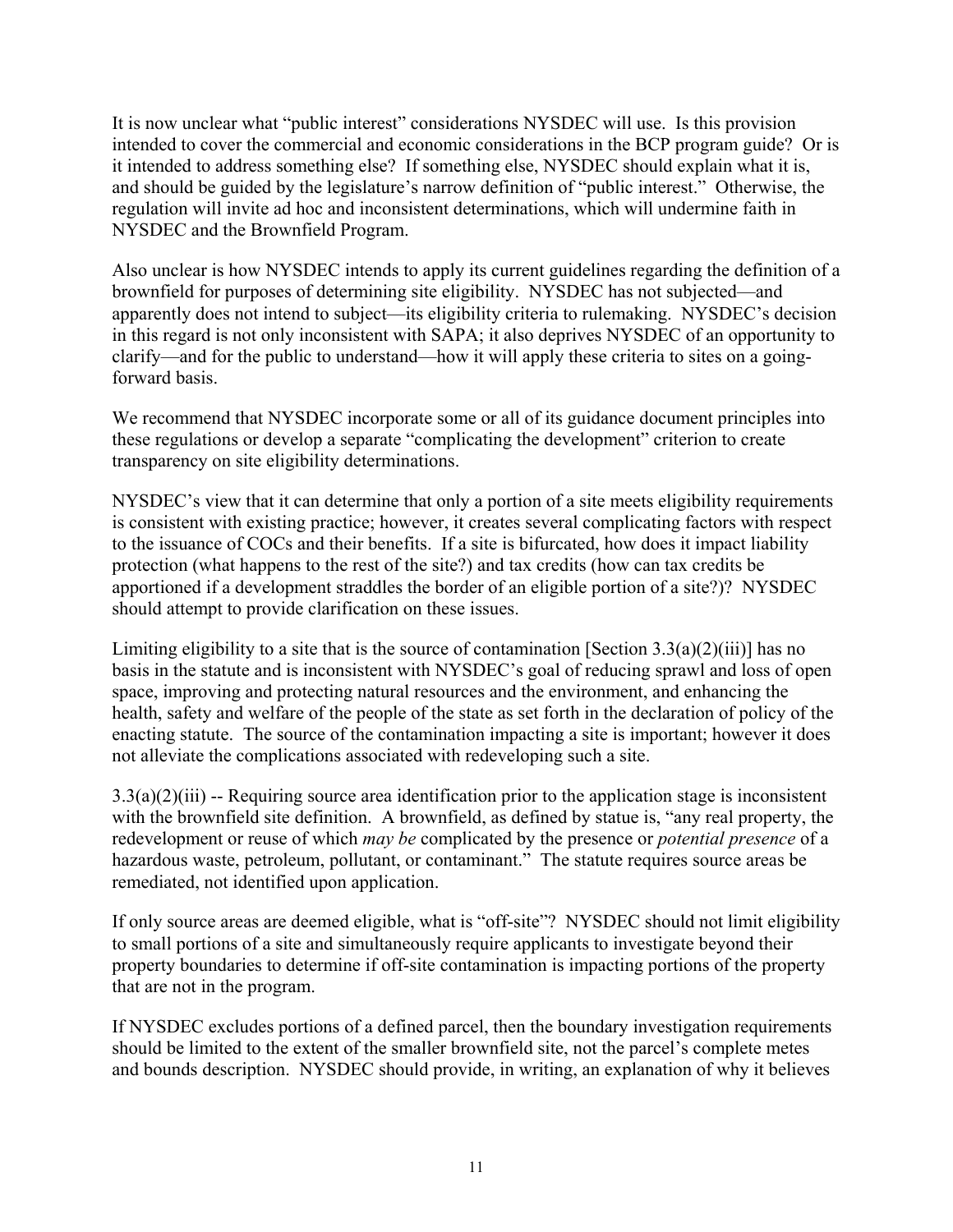the development of the remaining portions are not complicated by contamination on the other portion.

Section 3.3(a)(2)(ii)- this provision allowing NYSDEC to require a Phase II ESA prior to determination of eligibility is not consistent with the statutory definition of a brownfield. As stated above, a brownfield is defined by the statue as, "any real property, the redevelopment or reuse of which *may be* complicated by the presence or *potential presence* of a hazardous waste, petroleum, pollutant, or contaminant." Thus, the statute contemplates that sites where contamination has not been confirmed are eligible for the program. Note also that the crossreference to the ASTM standard in this section is incorrect. It should be E1903-97.

The criteria applied to ineligible parties should be revised so parties are not deemed ineligible solely for being named as a defendant (even without basis) in a suit for contribution under Article 12 of the Navigation Law. For consistency with ECL §27-1407(4), we suggest that a claim must be made by the Fund to render a person ineligible for participation in the program.

NYSDEC determinations on site eligibility and site boundaries should explicitly be made subject to dispute resolution under 375-1.5(b)(2).

The implementation of stringent eligibility criteria has left many sites in New York State without the ability to be remediated under state supervision. If denied eligibility, a site that does not qualify as either a Superfund site or a petroleum site is in regulatory limbo—there simply is no applicable state program under which to conduct a cleanup. Such a situation not only potentially damages site owners who may need state signoff for business, insurance or financing purposes; it also allows for cleanups without any regulatory supervision or public participation—a result that the Legislature cannot possibly have intended. Accordingly, we strongly urge NYSDEC to develop a new program, akin to the old Voluntary Cleanup Program, that is open to all sites requiring some form of environmental investigation and/or cleanup.

## Section 375-3.8 -- Remedial Program

NYSDEC claims the authority to require remedial action to minimize risks of contamination from offsite, even for volunteers. Compare Section 3.3, which deems a site not eligible as a result of contamination from an offsite source. These two provisions are inconsistent.

The requirement in Section 3.8(d) that the selected remedy must eliminate or mitigate recontamination from offsite sources is not derived from the statute. This concept is inconsistent with the statutory provision in ECL 27-1411 with respect to volunteers, which imposes the burden on NYSDEC through cost recovery to deal with off-site contamination emanating from the site ["Within six months of the determination that a site poses a significant threat, in the event that the applicant is a volunteer, the Department shall bring an enforcement action against any parties known or suspected to be responsible for contamination (other than such volunteer) at or emanating from the site according to applicable principles of statutory or common law liability."]

If no site cleanup objective exists for a contaminant, NYSDEC may require an applicant to develop one [Section 3.8(e)(v)]. If a regulated contaminant is discovered onsite, developing a site-specific cleanup objective is logical. However, requiring an applicant to develop a soil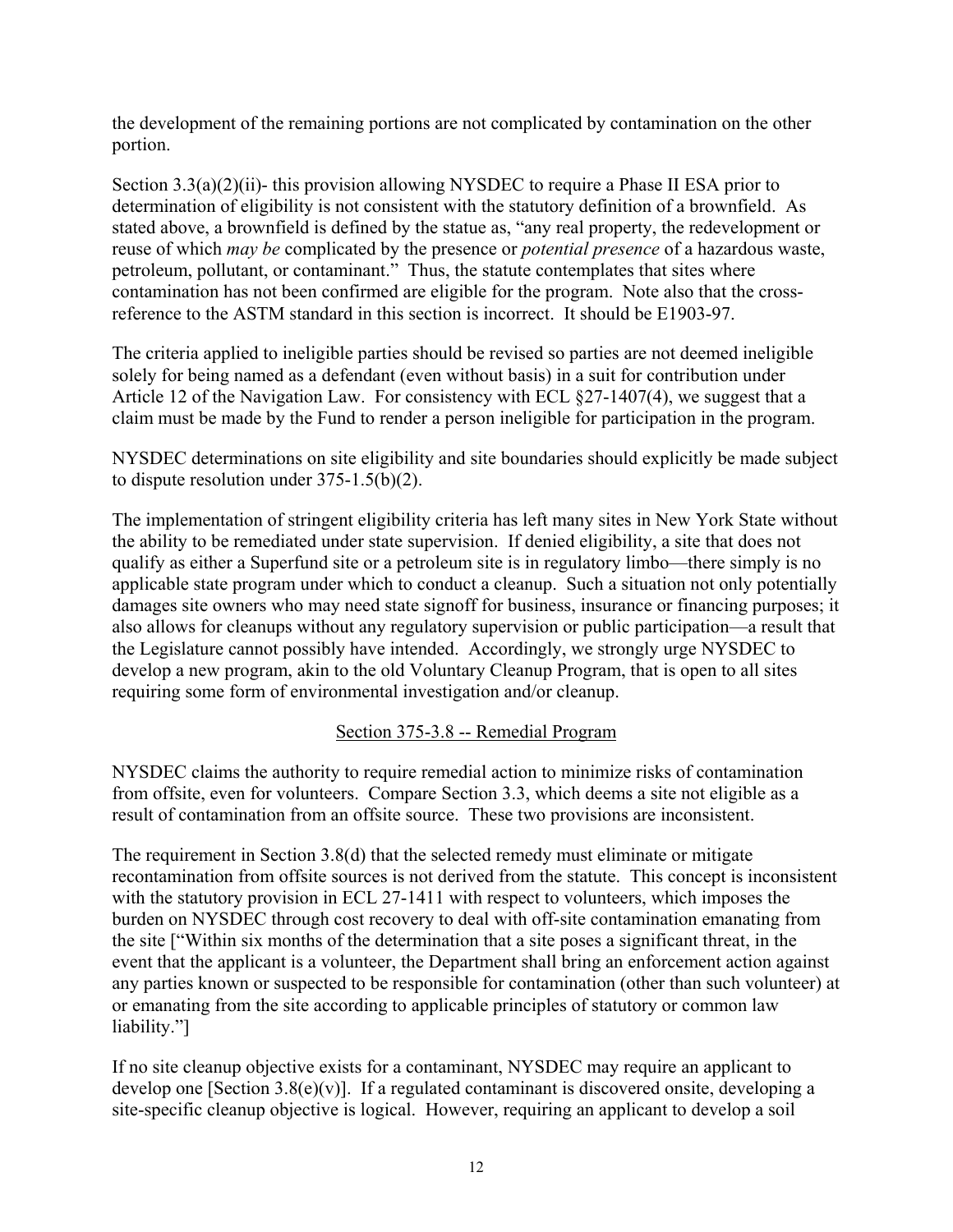cleanup objective that applies to all sites is an inappropriate delegation of regulatory authority. The provision should be clarified accordingly. Moreover, an applicant should be able to use a TAGM 4046 standard as a default for a contaminant that is not one of the 86 contaminants covered by the new tables.

The use of Track 2 cleanup standards as applying generally only to the top 15 feet of soil, and that ground level use, and use below ground level to 15 feet, is determinative of land use for purposes of Track 2 cleanups, are reasonable and realistic approaches for purposes of brownfields cleanups.

Section 3.8(f)(3)(iv)-The provision that even if there is no significant threat determination, NYSDEC can require a Track 2 cleanup anyway under certain circumstances defeats the purpose of offering a Track 4 cleanup and performing the significant threat determination. Under the statute, if there is no significant threat, the remedial program track is the applicant's choice.

3.8(a)(3) -- The draft rule states that remedial programs shall be selected upon "consideration" of the requirement that a site does not exceed a 1-in-1 million cancer risk and a hazard index of 1 for non-cancer risks. Title 14 establishes these as required risk levels for all final remedies (with limited exceptions under Track 4) and appears inconsistent with the draft rule.

 $3.8(e)(1)(iii)$  -- Under Track 1, the only allowable use of long term institutional or engineering controls is to address groundwater issues in limited circumstances, and short term (less than 5 year) controls only if the remedy "includes an active treatment system" (term undefined). The provisions should address whether a Track 1 cleanup could include vapor intrusion mitigation systems.

 $3.8(e)(2)(ii)(a)(2) -$  Under Track 2, the draft rule states that where groundwater standards are being contravened, the soil objective for protection of groundwater must be used "unless . . . a groundwater restriction is employed." However, this provision says nothing about how such restrictions are to be "employed," and by what criteria NYSDEC would approve use of such restrictions. The provision should specify whether any such restrictions have to be included in an environmental easement, as provided for in other sections of the rule.

 $3.8(e)(3)(iii)$  and (iv) -- Under Track 3 cleanups, the statute allows for development of remedial action objectives using Track 2 methodologies and site specific data. These provisions of the draft rule unduly limit opportunities to employ site-specific data.

3.8(e)(3) thru (4) -- ECL 27-1415.4 explicitly states that NYSDEC's "regulations shall provide that groundwater use in Tracks 2, 3 or 4 can be either restricted or unrestricted." We note that the draft rule makes no mention of restricted use of groundwater as part of Track 3 or 4 cleanups.

The soil cleanup criteria and attendant "look up tables" set out in Subpart 375-3 are purportedly intended to apply only to the BCP. However, we recommend the application of these criteria as applicable or relevant and appropriate requirements ("ARARs") to cleanups performed under other remedial programs. The difference in jurisdiction may be the result of timing, or factual circumstances, rather than any data or other technical evidence.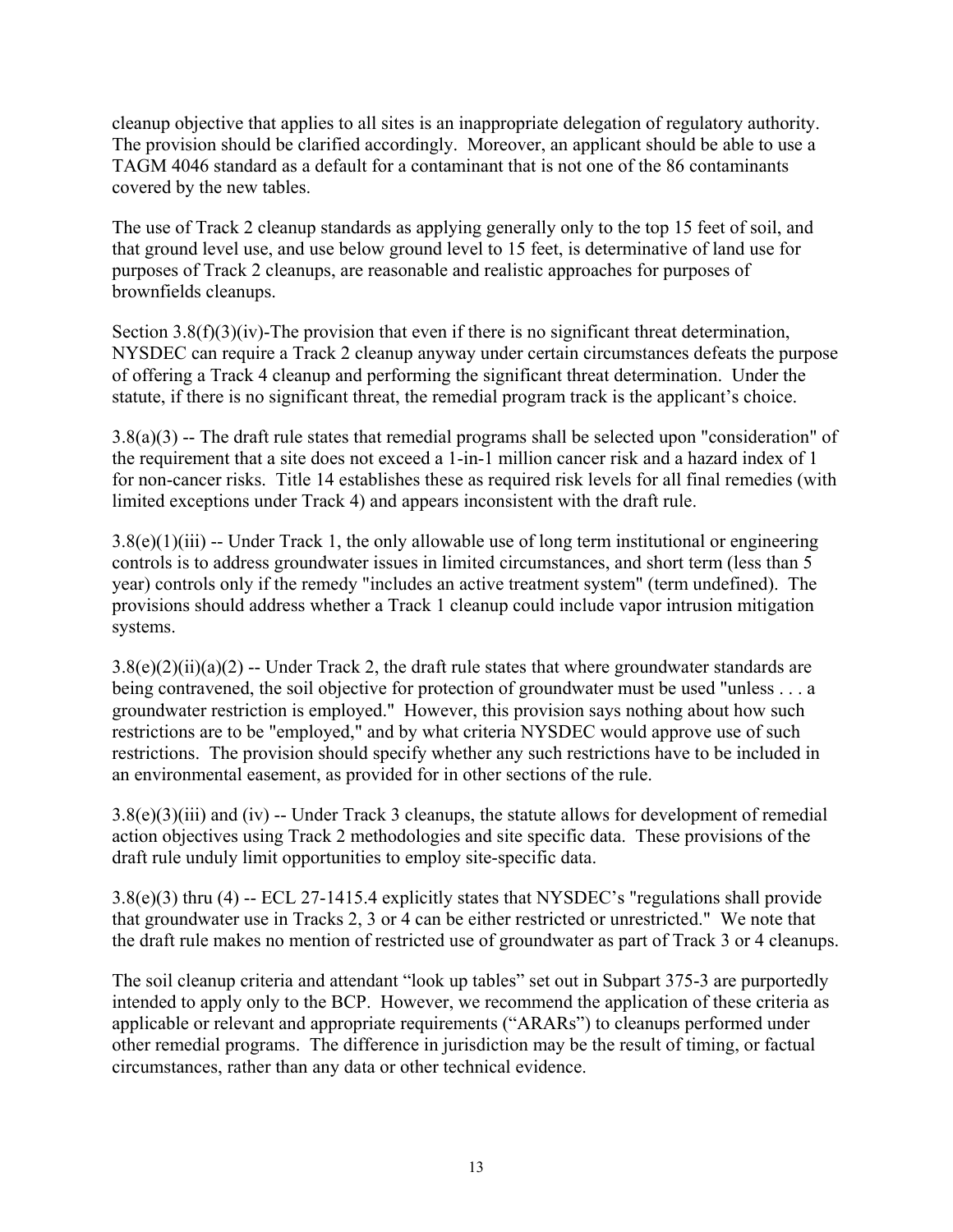NYSDEC should clarify whether vapor mitigation systems will be categorized as engineering controls. If NYSDEC deems a vapor mitigation system an engineering control, parties that otherwise qualify for Track 1 cleanups cannot meet the Track 1 engineering control criteria.

#### Section 375-3.9 -- Certificate of Completion

3.9 -- This provision requires notice and hearing to parties prior to revocation of a COC. We commend NYSDEC for considering and incorporating past comments made by the Section on this topic.

375-3.9(b) and (c) incorporate the factors listed in subsection 375-1.9(e)(1) as bases by which NYSDEC will curtail the liability protections afforded to parties who receive a Certificate of Completion and the reasons to modify or revoke Certificates of Completion, respectively. As applied to the BCP, the articulated reasons largely track ECL 27-1419.5, but additional layers of detail have been incorporated (e.g., failure to manage controls or monitoring; intentional violation of the terms of an environmental easement). While these additional details are helpful, the proposed subsection does not distinguish between factors that justify modification of a Certificate of Completion, and those that would justify its revocation. Such a distinction would be helpful. Moreover, the proposed regulations do not flesh out what constitutes "good cause" for modification or revocation. We believe NYSDEC should define "good cause" to situations involving: (1) intentional or willful violation of the terms of the COC, (2) culpable conduct (negligence, gross negligence, recklessness, intentional misconduct) that causes a release or threatened release that poses a risk of imminent and substantial endangerment to human, environmental or natural resource exposure; or (3) a showing of financial incapacity such as where a party has filed for bankruptcy and does not have adequate resources to maintain any ongoing institutional or engineering controls, or NYSDEC has determined that the party does not have the financial resources to comply with the requirements of the COC.

ECL §27-1421(2) and the form Brownfield Cleanup Agreement preserve NYSDEC's authority to "reopen" and require changes to a remedy. Modification of the remedy, accompanied by corresponding modifications of a COC, should be the procedure for handling most issues that arise after the issuance of a COC. Revocation of a COC carries severe consequences, including permanent loss of liability protections and forfeiture of brownfield tax credits. As we discussed in our comment to sub-section 1.9, we believe that modification or revocation of a COC for good cause should be used only in extremely egregious situations since NYSDEC has the ample authority to reopen COCs under a variety of circumstances.

3.9(d) -- This provision states that the COC entitles the applicant to file for brownfield cleanup and redevelopment tax credits. Note that draft  $375-1.9(a)(2)$  says that entities receiving NYSDEC "no further action" determinations also qualify for the COC, implying that – contrary to statute – that they too would be eligible for tax credits. This inconsistency needs to be addressed in the final rule.

The liability protections in ECL 56-0509, referenced in draft regulations 375-4.5(c) and 375- 4.9(a) become effective when the municipality's Bond Act application is approved, not when the remediation is completed. In contrast, the liability protection in the BCP does not become effective until the COC is issued and only then make the liability protections retroactive to the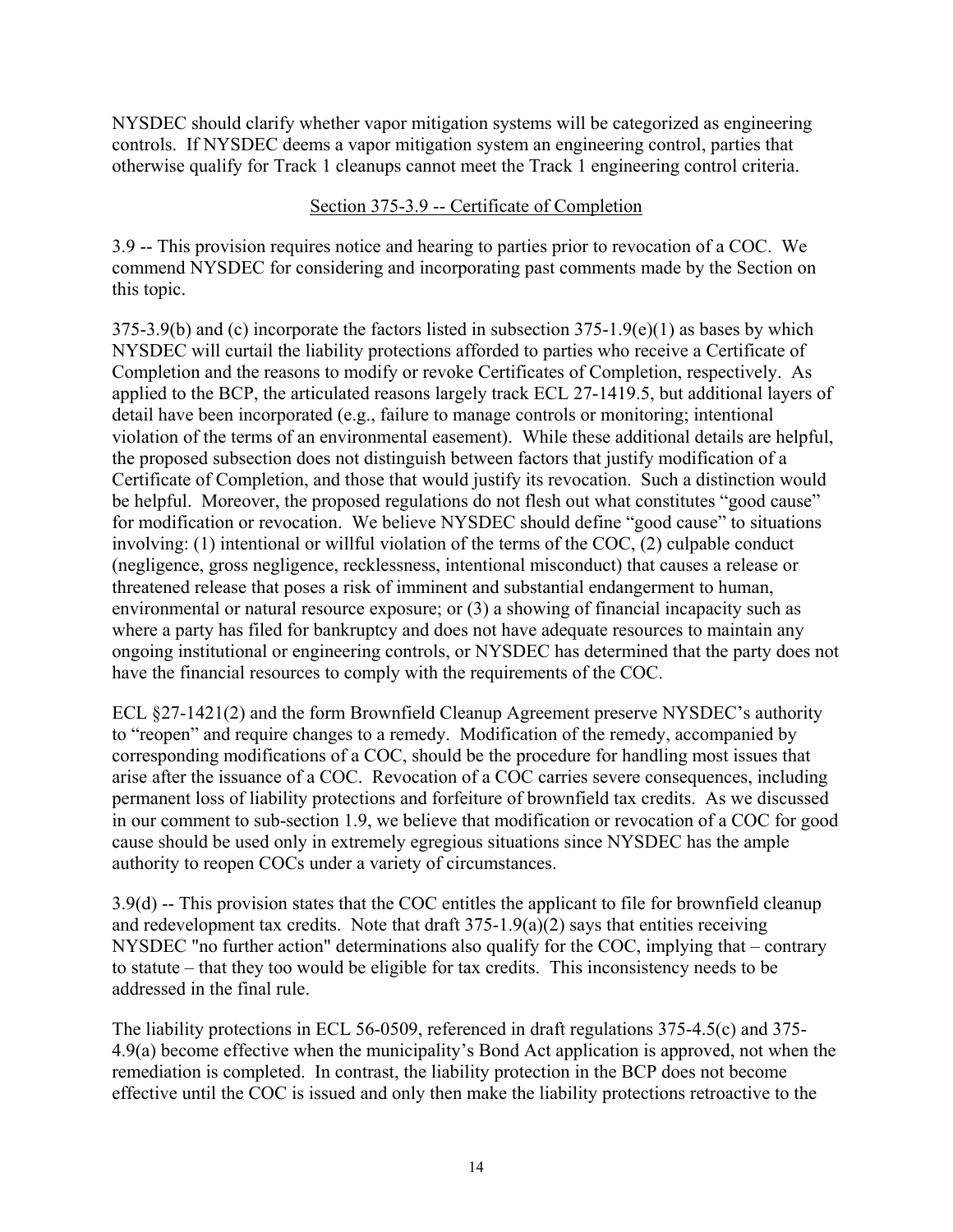date of application approval. NYSDEC should consider revising this section to be consistent with the statute.

# **Incorporation of Guidance Documents into the Part 375 Regulations**

The proposed Part 375 regulations contain numerous instances where consideration of guidance is made a mandatory component of NYSDEC's decision-making process. Under Subpart 375-1, the general requirements that are applicable to all three regulatory programs governing site cleanup, guidance documents must be considered in the preparation and approval of work plans and reports, in the development of groundwater protection measures and, perhaps most importantly, in remedy selection.

The relevant requirement governing work plans states that work plans shall "*consider NYSDEC guidance* determined, after the exercise of engineering judgment, to be applicable on a case specific basis."  $(375-1.6(a)(1)(ii)$ , emphasis added). The other provisions refer only to "guidance", but not specifically to NYSDEC guidance. The regulations governing remedy selection mandate consideration of guidance "determined, after the exercise of scientific and engineering judgment, to be applicable."  $[375-1.8(f)(2)(ii)]$ . Presumably, the "scientific and engineering judgment" referred to is NYSDEC's judgment.

The extensive reliance on guidance raises concerns about due process and compliance with SAPA. ECL Section 3-0301-(2)-(z), enacted in 1996, gave NYSDEC the statutory authority to "issue and amend guidance memoranda and similar documents of general applicability which are to be relied upon by NYSDEC personnel" in the implementation of NYSDEC's mandates under the ECL. This statutory provision may provide sufficient authority for NYSDEC to rely on its own guidance documents in implementing remedial programs under Part 375. However, the issuance of those guidance documents must still fully comply with SAPA and due process requirements, which is not always the case with NYSDEC guidance documents. But the reliance on guidance set out at various points in the proposed Part 375 is not limited to NYSDEC guidance (except in the single instance of submission and approval of work plans). It is not clear that NYSDEC has the right to impose obligations created by other agencies' guidance documents in its implementation of the regulatory programs addressed by the proposed Part 375.

## **The Aviall Decision and Proposed Part 375**

# Aviall's Impact on Recoverability of Cleanup Costs

A fundamental purpose of the New York Brownfield Act of 2003 is to provide incentives to the cleanup and redevelopment of brownfields. These incentives include the liability relief and contribution rights of remedial parties as clarified by the Legislature in the Act. The Legislature did not, however, create new state law causes of action for recovery of, or contribution to, the cost of a remedial program incurred by a remedial party. Thus, in New York, parties seeking to recover or allocate the costs of cleanup remain bound to the federal cost-recovery and contribution causes of action authorized by the Comprehensive Environmental Response, Compensation and Liability Act, 42 U.S.C. §9601, *et seq.* ("CERCLA").

Subsequent to the enactment of the Brownfield Act, however, the U.S. Supreme Court issued a decision in Cooper Industries, Inc. v. Aviall Services, Inc., 112 S. Ct. 577 (Dec. 13, 2004),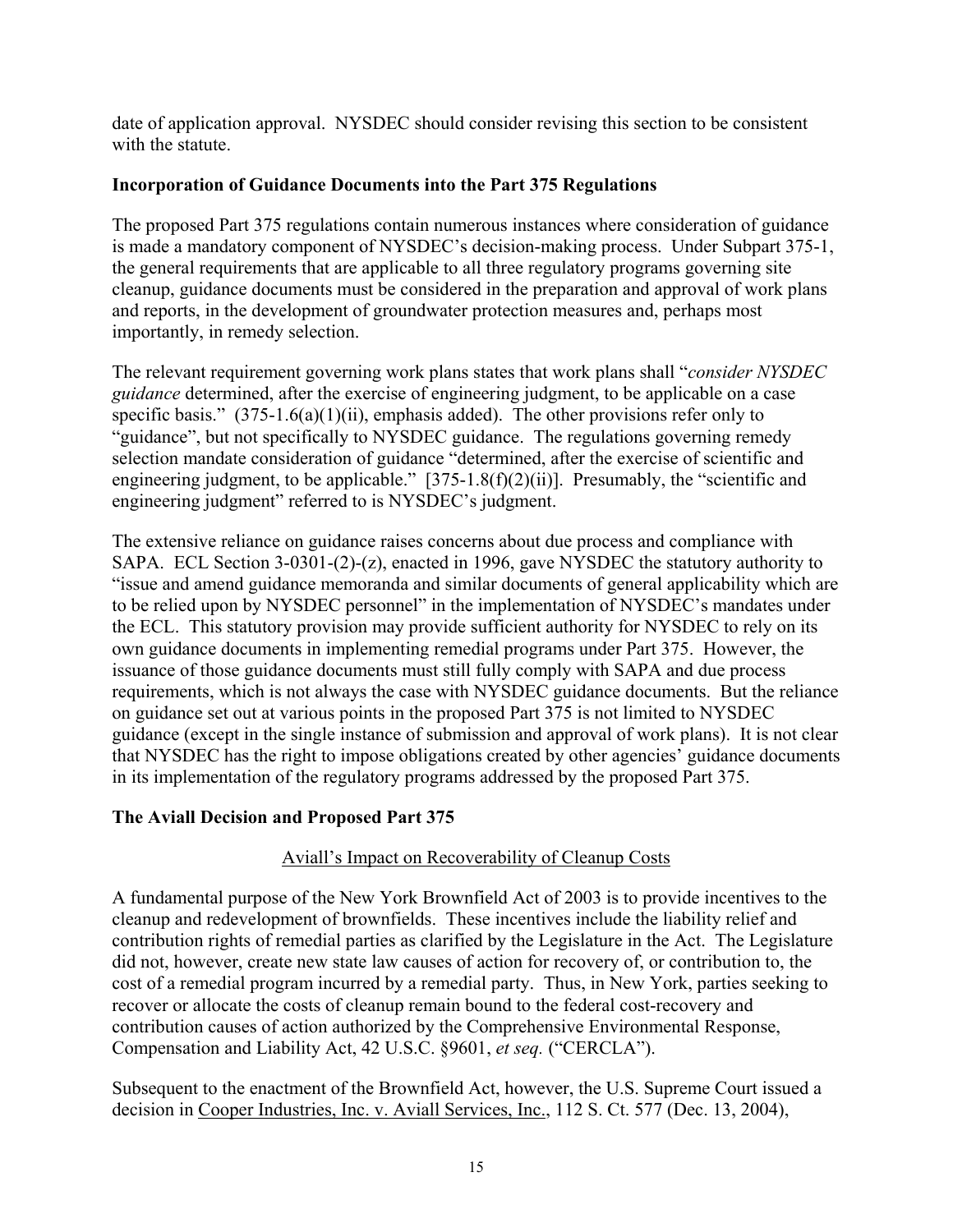holding that CERCLA section 113(f) precludes a party from filing an action for contribution unless a civil action under CERCLA section 106 or 107 has been commenced against the party or the party has resolved its liability to the state or federal government in an administrative or judicially approved settlement. In so doing, the Court created real limits to contribution rights of parties that enter into voluntary cleanup programs, such as the BCP, and it created significant uncertainty regarding the rights of remediating parties to obtain contribution rights and protection. This uncertainty has a negative affect on potential entrants to the BCP as described below.

Responding to the Aviall decision, federal courts sitting in New York, including the Second Circuit Court of Appeals, have concluded that a party remediating a site pursuant to NYSDEC's orders or voluntary cleanup agreements does not have a right of contribution from other responsible parties when those orders and agreements address and resolve state law -- but not CERCLA -- claims. See Consolidated Edison Co. of New York v. UGI Utilities, 2005 WL 2173585 ( $2<sup>nd</sup> Cir.$ , Sept. 9, 2005) (state settlement that fails to expressly resolve CERCLA claims fails to trigger CERCLA section 113(f) right to contribution , although CERCLA Section 107 cost claims recovery may be available for PRPs); W.R. Grace & Co. v. Zotos Int'l, Inc., 2005 WL 1076117 (W.D.N.Y., May 3, 2005); Benderson Dev. Co., Inc. v. Neumade Prods. Corp., 2005 WL 1397013 (W.D.N.Y., June 13, 2005); see also Cadlerock Properties Joint Venture v. Schilberg, 2005 WL 1683494 (D. Conn., July 19, 2005) (state order expressly resolving claims based on state statute is not action pursuant to CERCLA section 106 or 107 and does not trigger right to contribution under CERCLA section 113(f)).

Unless the State modifies the scope of orders, agreements and State assistance contracts provided by Part 375 to address and resolve a remediating party's liability to the State under CERCLA, there will remain a strong disincentive to enter into these programs for fear that contribution from responsible parties will be unavailable. Further, it is not clear that without explicit language, a party in a BCA can take advantage of the contribution protection produced by CERCLA Section 113(f)(2). The USEPA and U.S. Department of Justice have proposed to include specific language in Administrative Order on Consent to clarify that these orders are administrative settlements arising under CERCLA and give rise to contribution rights and protection. See Memorandum, *Interim Revisions to CERCLA Removal, RI/FS and RD AOC Models to Clarify Contribution Rights and Protection Under Section 113(f)* (USEPA/DOJ) (Aug. 3, 2005).

NYSDEC should similarly clarify the contribution rights and protection of a party entering into an order, agreement or State assistance contract pursuant to Part 375. We would recommend adding new subsection 375-1.5(c) as follows:

(c) Contribution.

Each order, agreement and State assistance contract shall include terms addressing claims for contribution and protection therefrom, providing as follows:

1. NYSDEC and the remedial party agree that this [order, agreement, or State assistance contract] constitutes an administrative settlement for purposes of Section 113(f)(2) of CERCLA, 42 U.S.C. §9613(f)(2), and that the remedial party is entitled, as of the effective date of this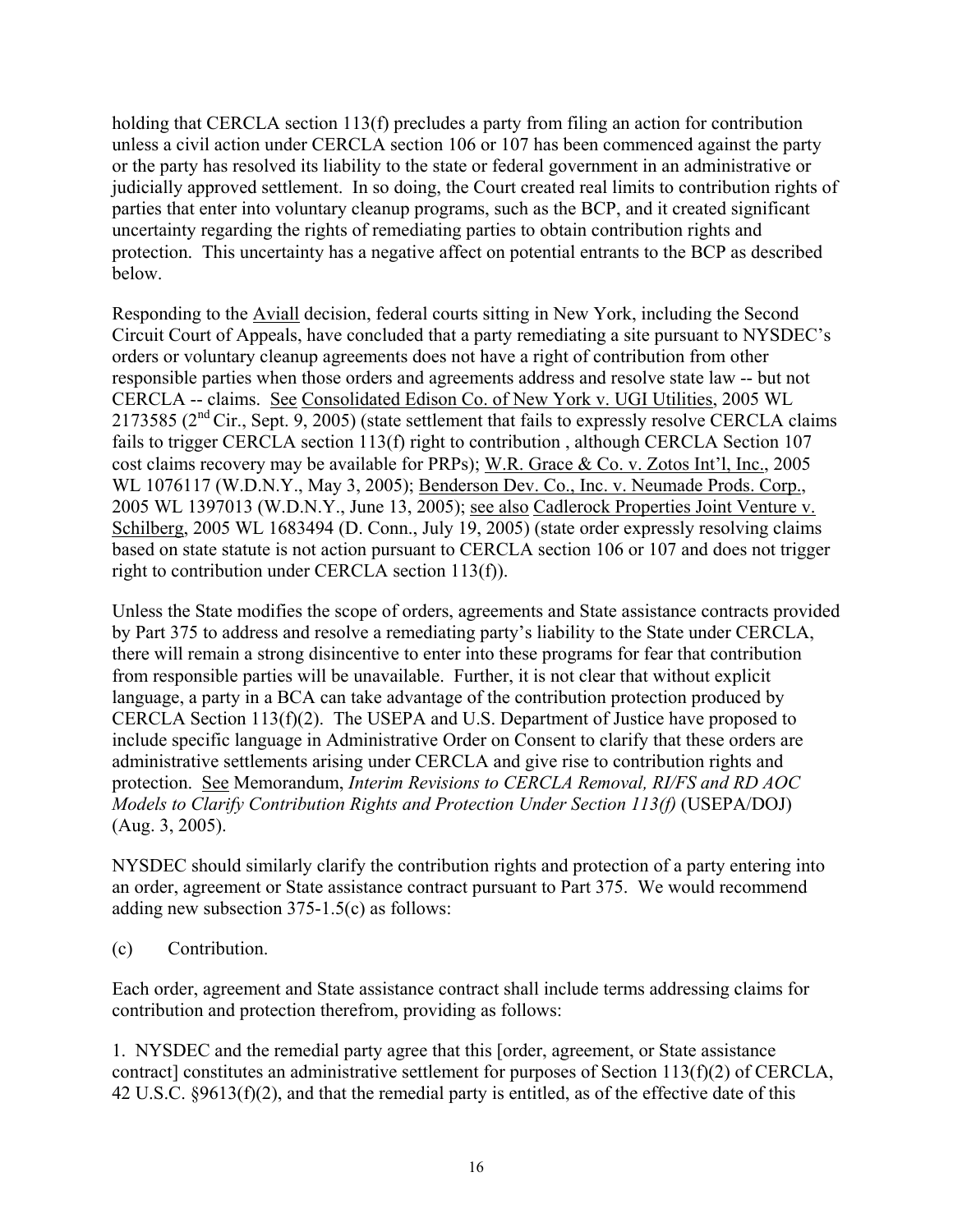[order, agreement, or State assistance contract], to protection from contribution actions or claims as provided by Section 113(f)(2) and 122(h)(4) of CERCLA, 42 U.S.C.  $\S$ §9613(f)(2) and 9622(h)(4), for matters addressed in the [order, agreement, or State assistance contract]. The matters addressed are the remedial program as defined in this [order, agreement, or State assistance contract].

2. NYSDEC and the remedial party agree that this [order, agreement, or State assistance contract] constitutes an administrative settlement for the purposes of Section 113(f)(3)(B) of CERCLA, 42 U.S.C. §9613(f)(3)(B), pursuant to which the remedial party has, as of the effective date of the [order, agreement, or State assistance contract], resolved its liability to the State for the remedial program as defined in this [order, agreement, or State assistance contract] and is therefore authorized to pursue contribution claims thereunder.

NYSDEC also should advocate to the Legislature statutory amendments to the Brownfields Act to provide express state statutory rights to cost-recovery or contribution as well as contribution protection for parties remediating sites under the BCP.

We also strongly urge NYSDEC to enter into a Memorandum of Understanding under 42 U.S.C. 9628 or a cooperative agreement with USEPA under 42 U.S.C. §9604(d)(1)(a), so as to remove any doubt that settlement with the State qualifies the settling party to pursue a contribution action under §9613(f)(3)(B).

# Aviall's Impact on BCP 375-3.3 Eligibility

Parties and sites are deemed ineligible for participation in the BCP if either the site or the party is subject to any other on-going state or federal environmental enforcement action related to contamination at or emanating from the site.

Currently, the Aviall decision, along with the eligibility provisions of the BCP regulations and the bar to federal enforcement found at 42 U.S.C. §9628 for sites entered in eligible state programs, may place a party in the position of choosing between participation in the BCP or gaining the rights and protections provided by CERCLA. A party ostensibly must wait for an enforcement action to be commenced against it, so that it might seek contribution under CERCLA section 113 -- thereby forfeiting the ability to participate in the BCP under the current eligibility criteria -- or, if it is not yet subject to enforcement, choose to enter the BCP and voluntarily remediate the site -- possibly losing its right to contribution from other PRPs. Thus, the eligibility provision, in light of the uncertainty created by Aviall, and coupled with the bar to federal enforcement found at 42 U.S.C. §9628, could discourage participation in the BCP by creating a perverse incentive to wait for enforcement. The eligibility provision also should be clarified with respect to enforcement actions that are completed (not on-going) or merely threatened.

Thus, to ensure that Part 375 allows for contribution rights and contribution protection, NYSDEC should modify the eligibility requirements so that the mere existence of or potential for an enforcement action is not a bar to entry into the BCP program. Entry into the program may be appropriate when the enforcement action or threat of action is stale or has not given rise to remediation and redevelopment of the site or where the respondent is not responsible for the